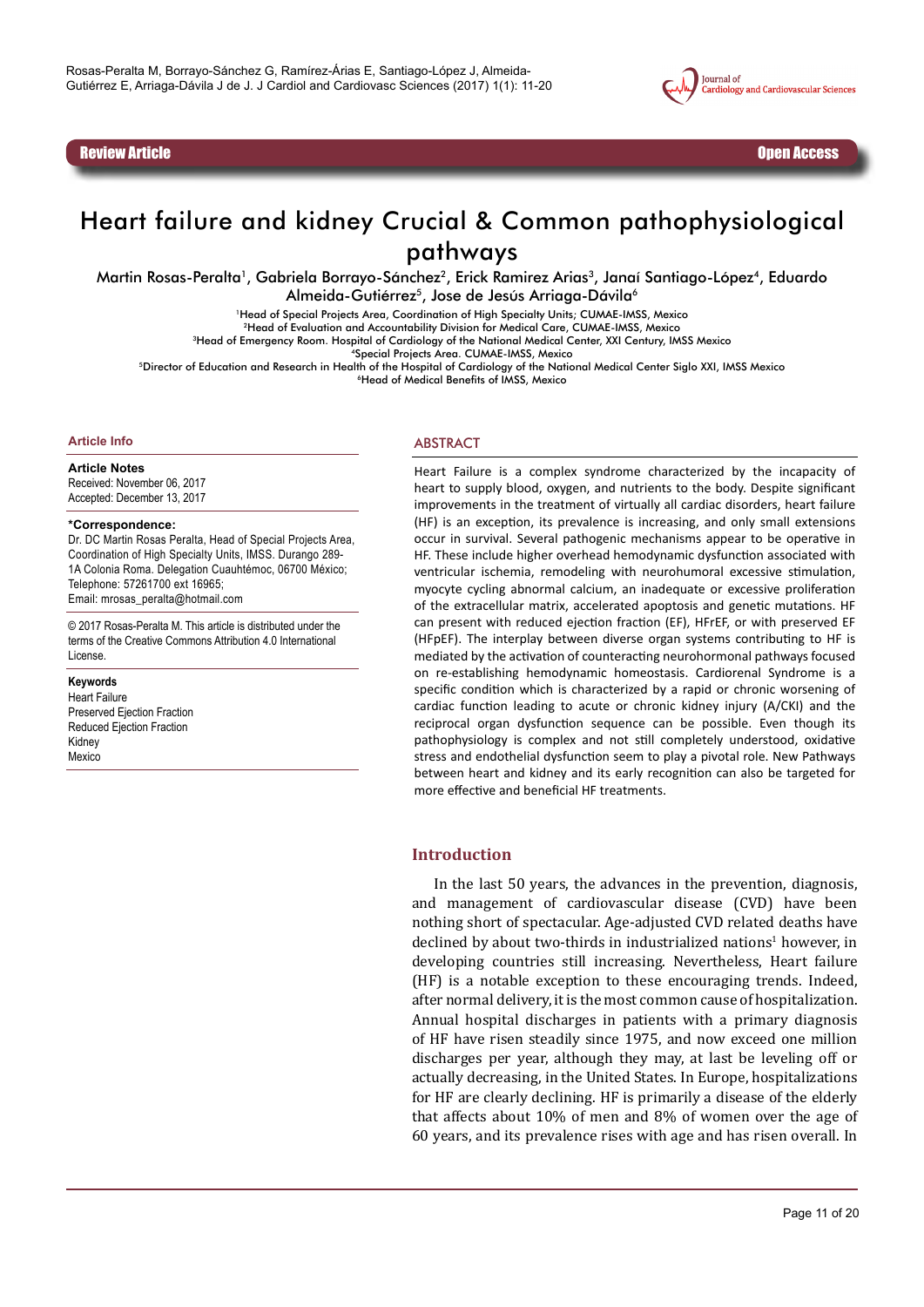the United States, patients with a primary diagnosis of HF now make >3 million physician visits per year. The direct and indirect costs of HF in the United States are staggering; in 2010 they were estimated to be the US \$39.2 billion. The estimated lifetime cost of HF per individual patient is \$110,000/year (2008 US dollars), with more than threefourths of this cost consumed by in-hospital care<sup>1</sup>.

Survival after a diagnosis of HF has improved during the past 30 years; the age-adjusted death rate has declined, and the mean age at death from HF has risen. However, despite these modest improvements, the 5-year mortality is still approximately 50% worse than that of many cancers. Among Medicare patients, 30-day mortality is 10% to 12%, and the 30-day readmission rate after hospital discharge is  $20\%$  to  $25\%$ <sup>1</sup>.

Cardiorenal syndrome (CRS) is the term used to describe clinical conditions in which cardiac and renal dysfunctions coexist. Much has been written on this subject, but underlying pathophysiological mechanisms continue to be unraveled and implications for management continue to be debated. Mortality is increased in patients with heart failure (HF) who have a reduced glomerular filtration rate (GFR). Patients with chronic kidney disease have an increased risk of both atherosclerotic cardiovascular disease and HF, and cardiovascular disease is responsible for up to 50 percent of deaths in patients with renal failure<sup>1-3</sup>. Acute or chronic systemic disorders can cause both cardiac and renal dysfunction. The pathophysiological pathways have common neurohormonal links such as renin-angiotensinaldosterone system, natriuretic peptides, oxidative stress and endothelial dysfunction. This review focuses on this issue as an important and common medical situation that the physicians should always keep in mind.

Heart failure (HF) is a condition in which the heart pump is unable to provide blood supply suitable to various organs and tissues, as well as to eliminate harmful residual products. Thus HF, with its mosaic of signs and symptoms is really defined as a syndrome. In this sense, two pathognomonic symptoms are shortness of breath and fatigue, with secondary congestion, renal retention of sodium and water with elevated venous pressure favoring the transudation of intravascular fluid in the interstitial space. Heart failure also occurs when cardiac output is normal, but can only be maintained in the setting of increased filling pressures.

Most often, older people who have HF have many risk factors that contribute to the development of this syndrome, such as hypertension, diabetes mellitus, kidney disease, obesity, COPD and sleep apnea $^{1,2}$ .

The severity of the clinical manifestations of HF is variable; however, the progressive condition that can have recurrent exacerbations and requires constant therapeutic interventions is defined as chronic heart failure (CHF), while a gradual or sudden exacerbation requiring urgent treatment is acute  $HF(AHF)^2$ .

We consider that a concept more contemporary and emerging for HF which goes beyond the concept of retention of sodium and water, and congestion is the real justification for this review. What is emerging is a concept of a systemic syndrome in which multiple deleterious cellular pathways are activated by mechanical and humoral mediators known and unknown.

Similarly, kidney failure is clearly linked with increased adverse cardiovascular outcomes. Almost 44% of deaths in patients with end-stage renal failure (ESRF) is due to cardiovascular diseases, and a 2006 meta-analysis indicated that patients with ESRF are more likely to die from cardiovascular causes than from renal failure itself<sup>2</sup>. Death from cardiovascular causes is 10–20 times more common in patients with chronic renal failure than in matched segments of the general population. Half of the patients commencing hemodialysis will suffer a myocardial infarction within the following two years, and mortality in this patient population is high. Increased myocardial mass (i.e., left ventricular hypertrophy)—which increases myocardial oxygen demand—is increased in mild-tomoderate as well as more advanced stages of renal failure.

In this sense, several cascade mechanisms result in remodeling of tissue in the heart and kidney, and probably in other systems of the body, leading inexorably to profibrotic and mechanisms of apoptosis in the final phase of HF. In fact, it is in this context circulating biomarkers that can be valuable diagnostic and prognostic tools of disease as well as serve as biochemical factors of protection or deleterious enhancers of HF.

# **Heart failure with preserved (HFpEF) and reduced ejection fraction (HFrEF)**

Although each cell type and heart Chamber can potentially be involved at the beginning of the HF, there is often to top left ventricular (LV) dysfunction linked to a lifting of the pressures of filling of the LV (3-6). (Diastolic Disfunction). Figure 1.

Thus, a bad secondary adaptation to the loss of the muscle due to myocardial infarction, the reduction of an increase in afterload or contractility due to idiopathic cardiomyopathy as result of hypertension they generate at the time a low heart beat volume and increased tension of the LV wall with performance altered preload.

In the last decade it has been described that when the LV ejection fraction (EF) is reduced  $($ ≤40%), is a condition called "systolic dysfunction", what defines the HF as "HF with reduced ejection fraction" (HFrEF). When LVEF is ≥50%, but have concomitant impaired relaxation of the left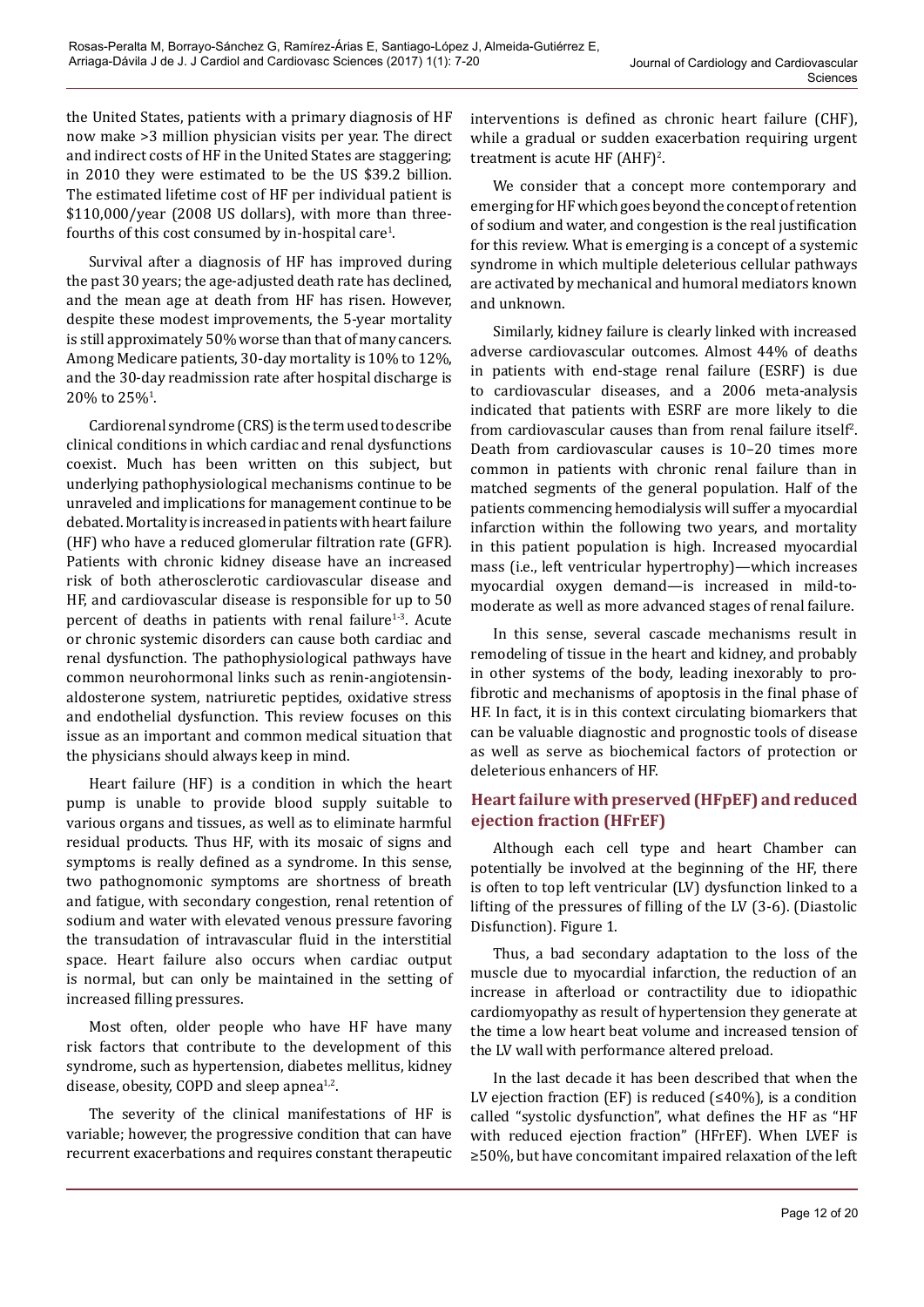

heart failure<sup>5</sup>

ventricle, a condition called "diastolic dysfunction", along with the presence of pathognomonic signs and symptoms of HF, is classified as "HF with preserved ejection fraction" (HFpEF).

Individuals with heart failure and ejection fraction between 40% and 50% are considered as part of an intermediate group (a gray area), a situation which we have also known as HF with systolic dysfunction in transit $^3$ . In addition, LV diastolic dysfunction may also be present in the own HFrEF<sup>4</sup> . Interestingly, HFrEF and HFpEF may be differentiated according to the phenotype of the patient. HFpEF subjects, compared with HFrEF, are often older women, with a higher body mass index, increased prevalence of diabetes, atrial fibrillation and a history of high blood pressure<sup>5</sup>. The estimated prevalence of HFpEF among subjects with HF is approximately 50%6,7. So is today already recognized as pandemic, by its close relationship with factors of cardiovascular risk such as hypertension, diabetes, Dyslipidemia, obesity, COPD and sleep apnea.

The mortality rate may be higher in patients with HFrEF, however, the high prevalence of HFpEF leads the largest absolute number of deaths, then still numerically greater epidemiological impact  $HFpEF$  as the cause of death $6$ . Patients with HFpEF die mainly due to cardiovascular causes; nevertheless, they also have a higher incidence of non-cardiovascular mortality compared to HFrEF. The above probably related to the associated comorbidities<sup>5-8</sup>. The structural characteristics of the HFrEF and HFpEF are markedly different. In HFrEF, the LV is dilated with hypertrophic walls<sup>9</sup>. Histologically, fibrosis is present, cardiac myocytes are elongated and they have a smaller diameter than in HFpEF and also its inner myofibrillar density is reduced. In addition, the myocytes are less rigid in comparison with HFpEF.

HFpEF, LV cavity typically has a normal volume and the walls are hypertrophic. See Figure 2. Histological examination shows the deposition of collagen and cardiomyocytes larger, stiffer than in HFrEF<sup>4</sup>. Despite the different cardiac structure and function; HFrEF and HFpEF hemodynamic patterns share similarities as well as differences. The clinical symptoms, renal dysfunction, neurohormonal activation, response to exercise and clinical findings may overlap<sup>10</sup>. However, increased ventricular and vascular stiffness can play a greater role than a real volume overload, in HFpEF compared with HFrEF. Thus, these two forms of HF are two well differentiated entities, with different pathophysiology and therapeutic approaches accordingly.

Comorbidities HFpEF-associated lead to endothelial dysfunction. This is a condition characterized by the alteration of the "Endothelial Activation" and endotheliumdependent vasodilation, referring to a state where the endothelium loses its physiological properties and moves to a pro-inflammatory, pro-coagulator and vasoconstrictor state.

It is possible that HFpEF can evolve to HFrEF and, therefore, both conditions can be considered "the ends of a single disease" $11$ . The treatment and prognosis of cardiovascular disease, has significantly improved in recent decades. However, the increase in mortality and hospitalization rates remain elevated in patients with HF<sup>5</sup>. American guidelines for the treatment of the HF<sup>3</sup> are more clear and simple to HFrEF; However, missing consensus HFpEF management<sup>8</sup>.

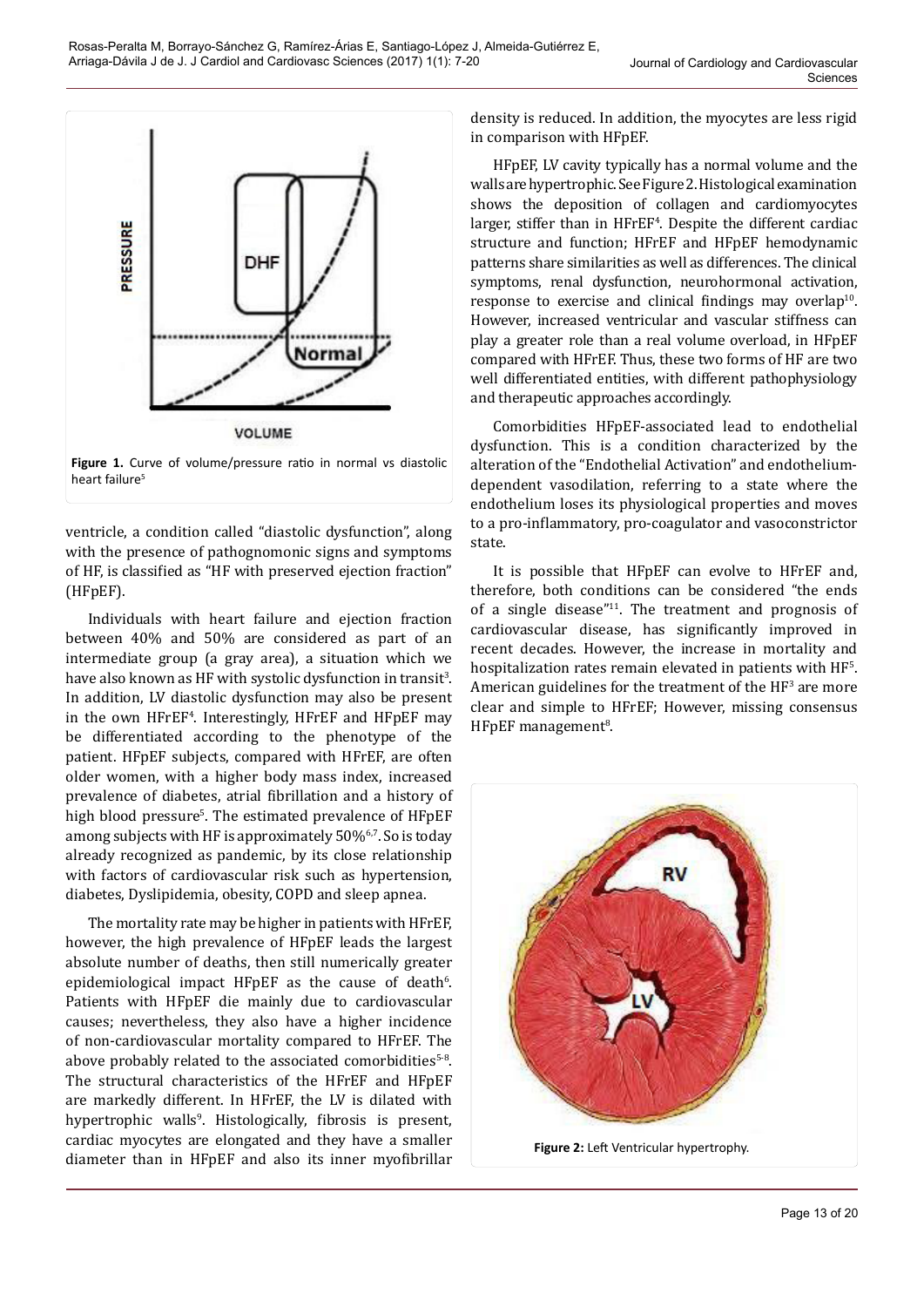### **Novel Therapeutics for HF**

More recently, the PARAMOUNT Study<sup>12</sup> was a phase II clinical trial that tested the effectiveness of a novel compound created by the combination of an ARB, Valsartan, and an inhibitor of Neprilysin (Sacubitril, AHU377). Neprilysin [metal-neutral endopeptidase 24.11] is one of the most important enzymes responsible for the degradation of natriuretic peptides (NPs) among others. The name of the first drug in its class (Angiotensin Receptor Neprilysin inhibitor, ARNi) is LCZ696. The strategy behind this complex molecule is based on the effect of two different, both pathways important in the pathogenesis of HFrEF and HFpEF: Renin-angiotensin-aldosterone system-(RAAS) and the Neprilysin system<sup>8</sup>.

This new drug is added to the basal therapy in  $n =$ 301 patients HFpEF compared with subjects with initial treatment only valsartan. The results of this study showed a greater reduction in the levels of NT-proBNP in the group treated with LCZ696 compared with controls; however, this difference was not present after 36 weeks of observation. Moreover, this reduction in the levels of NT-proBNP appears to translate into better clinical results. LCZ696 has recently been added to standard therapy in chronic HFrEF patients symptomatic: PARADIGM-HF<sup>13,14</sup>. This study was stopped early (March 2014 instead of October 2014) due to the effect on mortality in subjects that LCZ696 compared with subjects in standard therapy with an ACE Inhibitor (Enalapril). LCZ696 compared with enalapril also reduced the risk of hospitalization for HF and significantly improved the symptoms of HF.

These impressive results have been obtained using a drug that targets at the same time for RAAS and the NP system supporting a favorable effect and increase of the combination of the two molecules. LCZ696 may change the therapeutic strategy and survival to long-term HFrEF patients15; however, topics selected for this landmark study is that they had an LVEF ≤35% and had to tolerate a dose of 10 mg twice a day of enalapril before being considered to take LCZ696. The translation into clinical practice may require careful considerations.

Another essential study is TOPCAT that tested the efficacy of spironolactone in patients with HFpEF16. In this case the researchers selected patients with an EF ≥45%, in the Americas, as well as Russia and Georgia, and reported that spironolactone treatment did not reduce the primary composite outcome death from cardiovascular causes, aborted cardiac arrest or hospitalization for treatment of heart failure. It is important because of RAAS blockade is crucial for survival outcome in HFrEF but not in HFpEF17.

In conclusion, the treatment of the HF and, particularly, HFpEF remains a challenge that certainly warrants new therapeutic approaches to alternative and innovative, in the acute setting, as well as in CHF.

## **Endothelial dysfunction: Crucial element in the pathogenesis of HFpEF**

The cardiac endothelium comprises the endothelial cells of the coronary microvasculature, endocardium, and the capillary intramyocardial. Cardiomyocytes are within the coronary microvascular network to maximum 3 microns in endothelial cells. This specific anatomical layout allows not only the adequate blood supplies, but also facilitates two-way communication between cells. The relevance of the cardiac endothelium in cardiac function follows from the work pioneers who demonstrated in vitro that the cardiac endocardial surface modulates cardiac muscle performance.

By coronary infusion of the substance P which leads to acute modulation of left ventricular function (LV), provided evidence later that the cardiac endothelium is important for cardiac contractile function in human beings potentially through the release of paracrine factors including ON, endothelin-1, natriuretic peptides, cytokines, and others.

Thus, emphasizes the importance of the cardiac endothelium function of cardiomyocytes, i.e., the cardiac endothelium and consequently Endothelial dysfunction or damage affects cardiomyocytes as well as cardiac fibroblasts and the intracardiac neurohormonal activation. The impact of the cardiac endothelium at these different heart cells along with complex interactions (bi-directional) emphasizes the relevance of the endothelial dysfunction in the pathogenesis of HFPEF.

#### **Endothelial-to-mesenchymal transition (EndMT)**

A very relevant aspect is to remember deprivation nitric oxide helps transition endothelial-mesenchymal, a process whereby endothelial cells become a type of cell mesenchymal, which can give rise to fibroblasts. EndMT is induced by inflammatory factors (TGF-ss and TNF- $\alpha$ ), oxidized LDL and by age. Also the EndMT contributes to cardiac fibrosis during chronic pressure overload.

Recently, specific endothelial expression of endothelin-1 and NOX2 (NADPH oxidase-2) have shown that they induce EndMT in experimental models of diabetes mellitus and cardiac hypertrophy and fibrosis induced by Ang II, respectively. Interestingly, the activation Ang II-induced endothelial NOX2 is associated with isolated in the absence of systolic dysfunction, diastolic dysfunction.

In summary, these findings suggest that activation by endothelial dysfunction and inflammation not only, also induce the much less appreciated EndMT, as important mechanisms that contribute to cardiac fibrosis and the development of HFPEF. Cardiac fibroblasts, in turn may trigger more cardiac inflammation in a multimodal way.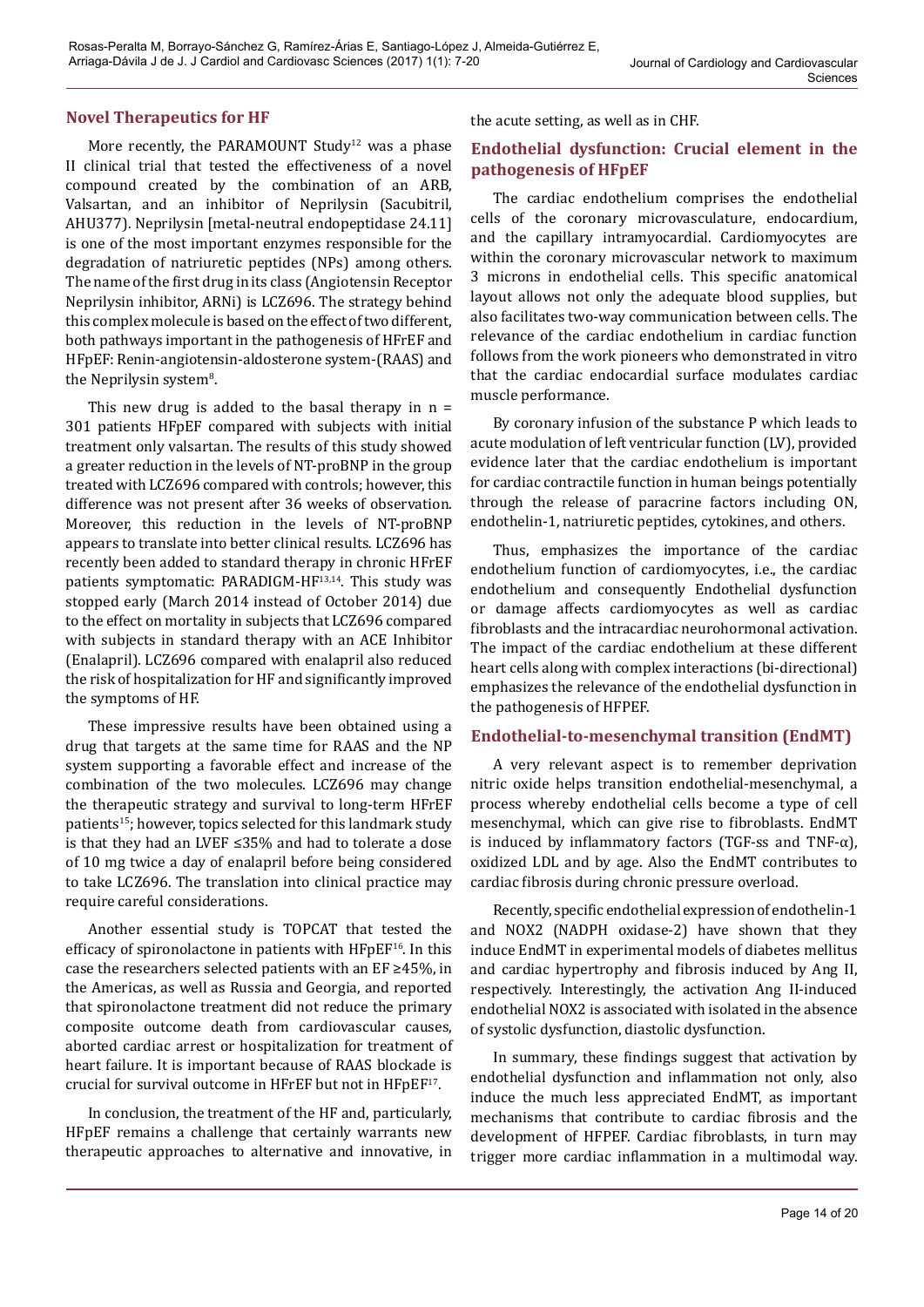This complex interaction between them cells endothelial, cells inflammatory and fibroblasts heart could explain why those strategies unidirectional of counter inflammation or fibrosis have failed until now to block the process fibrotic e indicates the need of new strategies with effects immunomodulatory more spacious. In addition, the emphasis is on the need to diagnose and treat HFPEF in an early stage of its pathogenesis, where the vicious cycle of inflammation and fibrosis, which leads to chronic inflammation, might even be repealed.

### **Neurohormonal activation in HF**

Despite different pathophysiology, HFrEF and HFpEF share the activation of three main systems neurohormones: NP system, the sympathetic nervous system (SNS) and RAAS. Neurohormonal activation has laid the foundations in the field of biomarkers of HF. The initial phase of HF is usually asymptomatic. Cardiomyocytes that distended in the heart failure secrete natriuretic peptides mainly from the Atria<sup>18</sup> to reduce the hemodynamic impairment secondary to vasoconstriction and retention of sodium by the SNS and RAAS<sup>1</sup>.

More specifically, the SNS increases inotropic function and peripheral vasoconstriction $19$ , while RAAS maintains and expands intravascular volume and renal perfusion by vasoconstriction in the kidney and tubular sodium reabsorption. Natriuretic peptides of human system consist of three structurally similar but genetically different hormones: atrial natriuretic peptide (ANP), brain natriuretic peptide (BNP) and natriuretic peptide type C (NPC). ANP and BNP are mainly synthesized in the heart while the NPC is mainly produced by the endothelium and the kidney. ANP and BNP are acting through a receptor of membrane associated guanylate Cyclase A (GC-A). The NPC binds preferentially to the receptor of particulate guanylate Cyclase B (GC-B).

There is a third receptor for the natriopeptides receptor C (NPR-C), which can also have proliferative action on cardiomyocytes and anti-fibrotic actions in cardiac fibroblasts<sup>20,21</sup> properties. Only GC-A & GC-B, after linking its specific peptides, produced the second Messenger Guanosine cyclic 3′, 5′-monophosphate (cGMP). cGMP, importantly, that it is involved in several cardiovascular actions which imply the Suppression of cell proliferation, inhibition of Platelet Activation and reduce inflammation $8,22$ , as well as the preservation of myocardial function and its structure<sup>23</sup>. Plasma natriuretic peptides (NPs) elevation and, subsequently, cGMP levels can be seen as a compensatory response to the initial cardiovascular adaptation in the HF. The NPs have numerous and notable actions including natriuresis $24$ , inhibition of the synthesis of aldosterone<sup>25</sup> and increase vasodilation<sup>26</sup>.

The NPs are not the only contributors to the increased levels of cGMP. The nitric oxide (no) to act through guanylate Cyclase soluble, another receptor guanylate Cyclase, through the production of cGMP can modulate inflammation<sup>27-29</sup>, endothelial dysfunction and myocardial contractility. However, ON bioavailability may be reduced in  $HF^{30}$ , contributing to a State of the relative deficiency of cGMP. The NPs, along with ON, try to compensate for hemodynamic dysfunction and characterized the initial stage of HF, through the activation of cGMP. However, the NHS, which releases catecholamines, induced opposite effects, and can also turn directly to RAAS<sup>31</sup>. Peripheral vasoconstriction, including vasoconstriction of the renal arteries, induced by the SNS can also lead to hypoperfusion followed by the release of Renin from the glomerular kidney and consequently increases the activation of the RAAS.

Directly or indirectly, there is greater renal involvement, with an increase of angiotensin II (Ang II) and finally the levels of aldosterone. It is important that the kidney plays a crucial role during the HF, ultimately leading to the retention of sodium and water through the activation of the Mineralocorticoid receptors in the distal nephron<sup>32</sup>. In addition, Ang II may stimulate the release of norepinephrine promoting a positive feedback loop between the SNS and RAAS<sup>33</sup>. During the progression of the disease, systemic vasoconstriction and increased intravascular volume secondary to renal retention of salt and water are harmful not only for the function cardiorenal but also changes in its structure. RAAS and SNS actions overwhelm the beneficial effects of NPs-ON/cGMP leading to symptomatic HF, increased re-hospitalization and increased risk of death.

It is important to underline that these complex interactions are present in both heart failure, acute and chronic, although with different levels of severity. On the other hand, after a myocardial infarction, aldosterone is also in its maximum plasma concentration<sup>34</sup>. In fact, EPHESUS is a clinical study pivot in which them researchers tested the efficacy of a blocker of the receptor Mineralocorticoid, eplerenone, given after infarction acute of myocardial complicated by the dysfunction ventricular left and HF. This trial showed that the addition of this drug to the therapy medical optimal reduces the morbidity and mortality<sup>35</sup>. In addition, this medication has shown a benefit of survival early. Significant reduction of the mortality was fined 30 days after the randomization in patients with HFrEF<sup>36</sup>.

Therefore, the role of aldosterone in the pathogenesis of cardiovascular diseases clearly goes beyond heart failure and hypertension.

# **Cardiorenal syndrome**

Originally specified by Dr. Eugene Braunwald, the key symptoms of CHF (dyspnea and fatigue) are the  $consequence$  of the retention of salt and water $5$  by the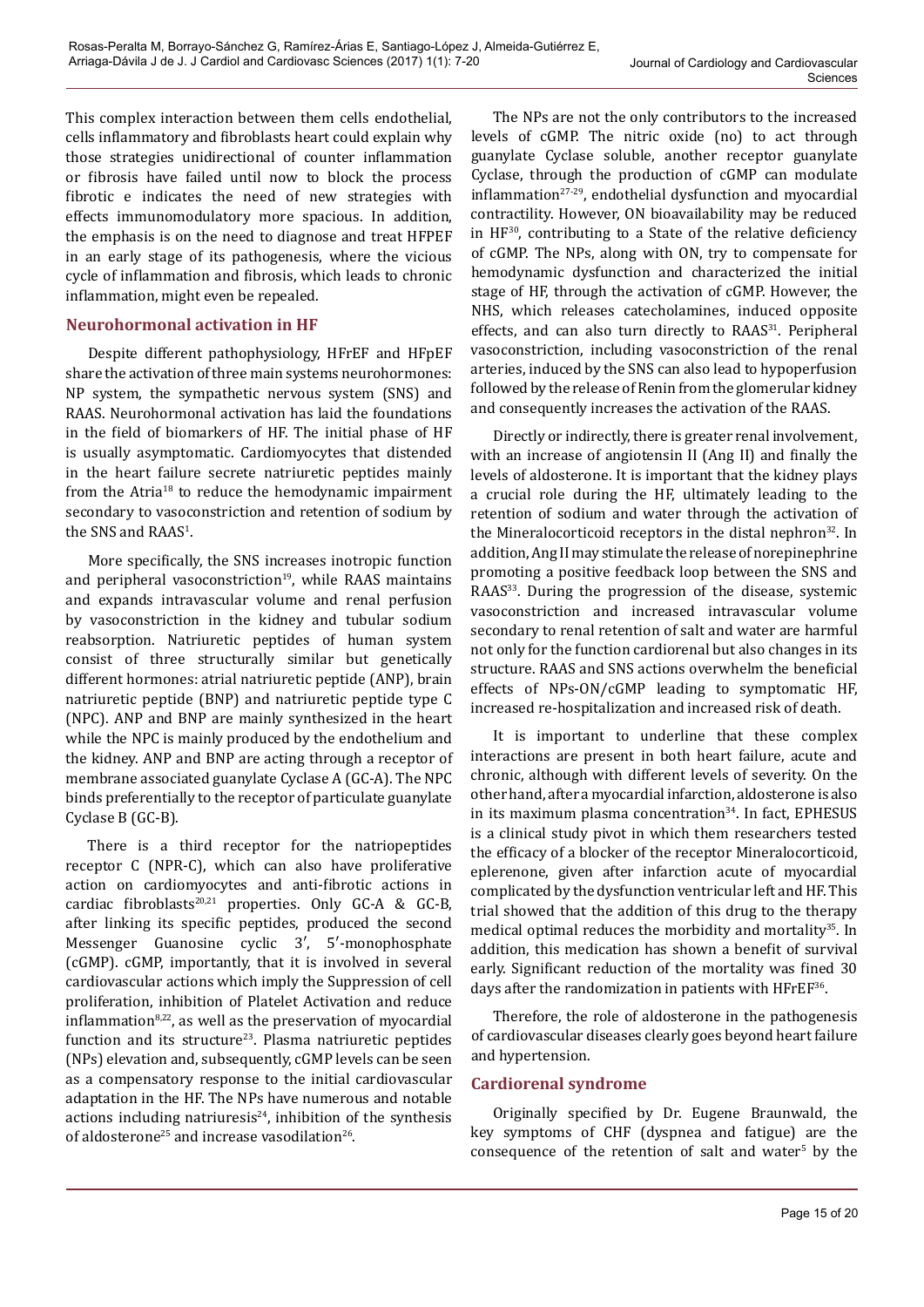kidney. Therefore, the interaction between the heart and the kidney is being a component crucial of the CHF. Finally, HF becomes both in acute conditions or chronic state in a real cardiorenal syndrome where the glomerular filtration rate is inadequate and retention of sodium and water prevail with refractoriness to the endogenous natriuretic peptides, and diuretics. When the heart begins to fail, the juxtaglomerular cells secrete Renin.

Renin cleaves to angiotensinogen, (Figure 3) produced and released into the circulation by the liver into angiotensin I. ACE, widely present along the vasculature and into the renal tubules, cleaves angiotensin I giving Ang II. Ang II, is also a potent vasoconstrictor, activates the synthesis of aldosterone and its release of the zona glomerulosa of the adrenal cortex, with the secondary increase in circulation of the same<sup>32</sup>. Aldosterone binds to the receptor of mineralocorticoids in the epithelial cells of



the duct collector of the nephron, inducing the excretion of potassium and sodium retention (RM).

This action is counter-regulated by the natriuretic effect of cardiac ANP and BNP that is at least at the beginning, effective. However, with the evolution of the HF, the actions of protection of NPs/cGMP are lost, leading to the progression of the disease. The volume overload induces more loss of cardiomyocytes by stress and cell apoptosis. Also, start with the accumulation of extracellular matrix pro-fibrotic and inflammatory processes. The remodeling, hypertrophy, fibrosis and death with regeneration reduced myocardial37 eventually irreversible heart damage and endstage of HF. In parallel, the kidney undergoes adaptation and remodeling initially compensatory and finally deleterious with loss of renal function.

Renal blood flow is reduced, and the reduced venous return can result in renal congestion $38-40$  with a secondary increase in renal interstitial pressure $41$ . HFpEF and HFrEF are strongly associated with renal dysfunction<sup>39, 42</sup>.

As in the heart, renal perfusion impaired long-term induces local routes in fibrosis and consequent reduction in the glomerular function and tubular with eventual damage to the parenchyma (chronic kidney disease, CKD).

This is the picture of the cardiorenal syndrome with high risk of death and re hospitalization. This syndrome has been classified by the Working Group of the initiative for the quality of dialysis, which proposes a 5 subtypes classification scheme academic way. This classification of 5 items is based on: a) if the principal organ of the dysfunction is the heart, kidney, or a third independent process that affects both the bodies and b) the acute or chronic nature of the disease. Table 1 summarizes the current 5 types of CRS.

This strong and complex intercommunication between the heart and the kidney is bidirectional. Therefore, the kidney may even be the first body to start the HF. This concept is supported by earlier clinical studies that

| CRS type 1 (acute CRS)                        | The rapid deterioration of heart function that leads<br>to AKI                                                                                                                                                                                                                                       | Acute Decompensated HF, AMI<br>with cardiogenic shock, acute valvular insufficiency                                                                        |
|-----------------------------------------------|------------------------------------------------------------------------------------------------------------------------------------------------------------------------------------------------------------------------------------------------------------------------------------------------------|------------------------------------------------------------------------------------------------------------------------------------------------------------|
| CRS type 2 (chronic CRS)                      | Chronic alterations in cardiac function lead-ing to<br>chronic progressive renal disease                                                                                                                                                                                                             | Chronic HF (activation of the RAAS and SNS long-term,<br>chronic hypoperfusion)                                                                            |
| CRS type 3 (acute)<br>renocardiac syndrome)   | Primary worsening of renal function leading to acute<br>cardiac dysfunction. Overload of fluids, electrolyte<br>disturbances, the accumu-lation of myocardial<br>depressants factors, neurohormonal activation, and<br>systemic in-flammation have been postulated to lead<br>to cardiac dysfunction | Acute kidney injury (uremia causing deterioration of<br>contractility, hyperkalaemia cause arrhythmias, the<br>volume over-load causing pulmonary ede-ma)) |
| CRS type 4 (chronic<br>renocar-diac syndrome) | Chronic kidney disease primary contributing to<br>decreased cardiac function and an in-creased risk of<br>cardiovascular events                                                                                                                                                                      | The chronic kidney disease that leads to the HVI,<br>coronary artery disease, and diastolic dysfunction                                                    |
| CRS type 5 (secondary<br>CRS)                 | Whether the presence of concomitant cardiac and<br>renal dysfunction due to acute or chronic systemic<br>disorders                                                                                                                                                                                   | Diabetes mellitus, vasculitis, amyloidosis, sepsis,<br>cardiogenic shock                                                                                   |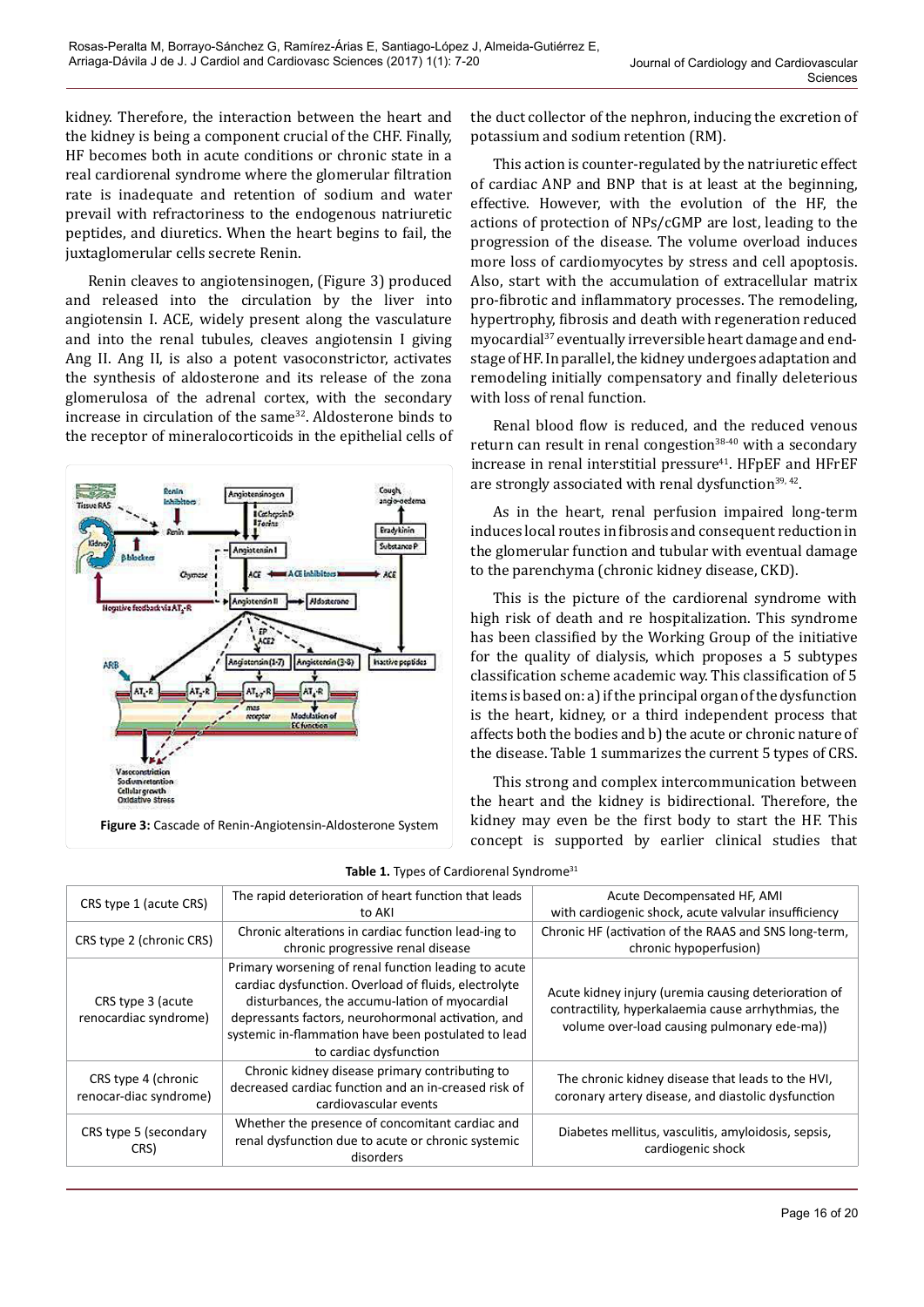have shown even mild renal impairment as a factor that contributes to an increased cardiovascular risk<sup>43.44</sup>. In a recent article<sup>45</sup> showed that slight ERC, produced by uninephrectomy (UNX), was in early cardiac fibrosis with mild impairment diastolic and systolic function preserved in rats.

These results were independent of blood pressure, sodium, water retention or the activity of aldosterone. In addition, this connection of the kidney - heart in early CKD could involve at least two pathways of genes in the heart: pathways of TGF-β and apoptosis. These important findings support the hypothesis that impaired renal function is associated with the release of renal cellular or humoral factors that contribute to changes in the structure and function of the myocardium<sup>46</sup>.

Arginine vasopressin (AVP), also known as antidiuretic hormone (ADH), is synthesized by the hypothalamus and stored in the neurohypophysis. This hormone induces the reabsorption of water by the nephron, ultimately increases the intravascular volume<sup>48</sup>. AVP is also part of the neurohormonal activation during HF.

Adrenomedullin (ADM) is a peptide vasodilator first found in cells of pheochromocytoma, but has subsequently been found in various organs such as the heart, kidney, lung, smooth muscle cells, and endothelium5,49,50 LOA ADM levels are elevated during HF to reduce preload and afterload.

Cortisol is produced in the zona fasciculata of the adrenal cortex. This hormone glucocorticoid, locally not completely inactivated the enzyme 11β-hydroxysteroid dehydrogenase type 2 (11 βHSD2), can induce sodium and water retention during HF, using the link to the RM in the kidney<sup>51,52</sup>. In HF, cortisol levels are higher than in subjects without HF53.

The activation of the endothelium, the extracellular matrix, cells of the immune system and the reaction of oxidative stress also contribute to the deadly progression of a phase offset to a lopsided and symptomatic stage HF. Specifically, Endothelins, released by endothelial cells, induces vasoconstriction and release of aldosterone<sup>54,55</sup>. Cytokines such as TNF-α, IL-1, IL-6, inflammatory proteins and other molecules are produced by lymphocytes, macrophages, endothelial cells, and many other tissues under conditions of stress. The injured myocardium can also secrete Pro-Inflammatory Cytokines. All of these factors culminate in progression to CHF56.

### **Potential biomarkers in HF and cardiorenal syndrome**

More recently, in the systemic circulation of the HF holder, it is also possible to detect matrix proteinases, the enzymes involved in the metabolism of collagen. Its presence indicates extracellular matrix remodeling and

active processes fibrotic<sup>s</sup>. Indeed, it has shown changes in biomarkers of synthesis and degradation of collagen in patients with congestive heart failure and left ventricular systolic dysfunction after acute myocardial infarction. This remodeling of extracellular matrix was attenuated by the antagonist of aldosterone<sup>57</sup>. In addition, the ST2 soluble receptor of interleukin released in response to the tension of myocardial58-60 and galectin-3, inducing mediator of macrophages derived from the synthesis of collagen $61$ , are also measured to evaluate the severity/prognosis of HF. Soluble ST2 plays a role in the cardio-protective stress response, while galectin-3 is involved in the fibrotic heart process.

Therefore, both ST2 soluble and galectin-3 together with the peptidases of collagen, are currently widely used, demarcating the important concept of the volume control in interaction with extracellular collagen during HF.

The ischemic injury could characterize the progression of HF, causing release of peptides specific cardiac, such as troponins in the bloodstream<sup>47</sup>. Inflammation and Endothelial dysfunction, participate directly in the activation of fibroblasts responsible for excess remodeling and fibrosis of the extracellular matrix.

In the HF has also been reported that there may be a secondary hyperparathyroidism. Specifically, parathyroid hormone (PTH) is released from the parathyroid glands when there is hypocalcemia. Therefore, calcium homeostasis may be impaired in HF, as well as ERC. In addition, PTH has shown direct pleiotropic effects in cardiomyocytes<sup>62</sup>. Another connection between HF and altered bone metabolism is the version of growth factor fibroblastic 23 (FGF-23) from the Osteocyte $63$ .

The growth of fibroblasts, FGF 23, factor has direct actions on myocardial hypertrophy. In short, all of these factors are considered valid biomarkers of HF. However, to date, BNP and N-terminal of the Pro-hormone (NTproBNP) are the only ones recommended by the American Heart Association for the diagnosis of HF. Besides BNP, biomarkers of damage (troponin) myocardial and cardiac fibrosis (ST2 soluble and galectin-3) may be considered for the risk stratification of additive in  $\rm{AHF^3}.$ 

An ideal biomarker should then allow the diagnosis, to help in the monitoring of the treatment and prognosis of a specific disease, in addition to being highly sensitive, specific, reliable and standardized, regardless of age, sex, and anthropometric parameters of the subject<sup>64</sup>. HF, despite continuous research and identification of new biomarkers, questions and challenges remain. Biomarkers are part of the major pathways of the disease and provide a powerful rational for us to monitor specific pathological conditions, such as HF.

Then one could speculate that the use of biomarkers to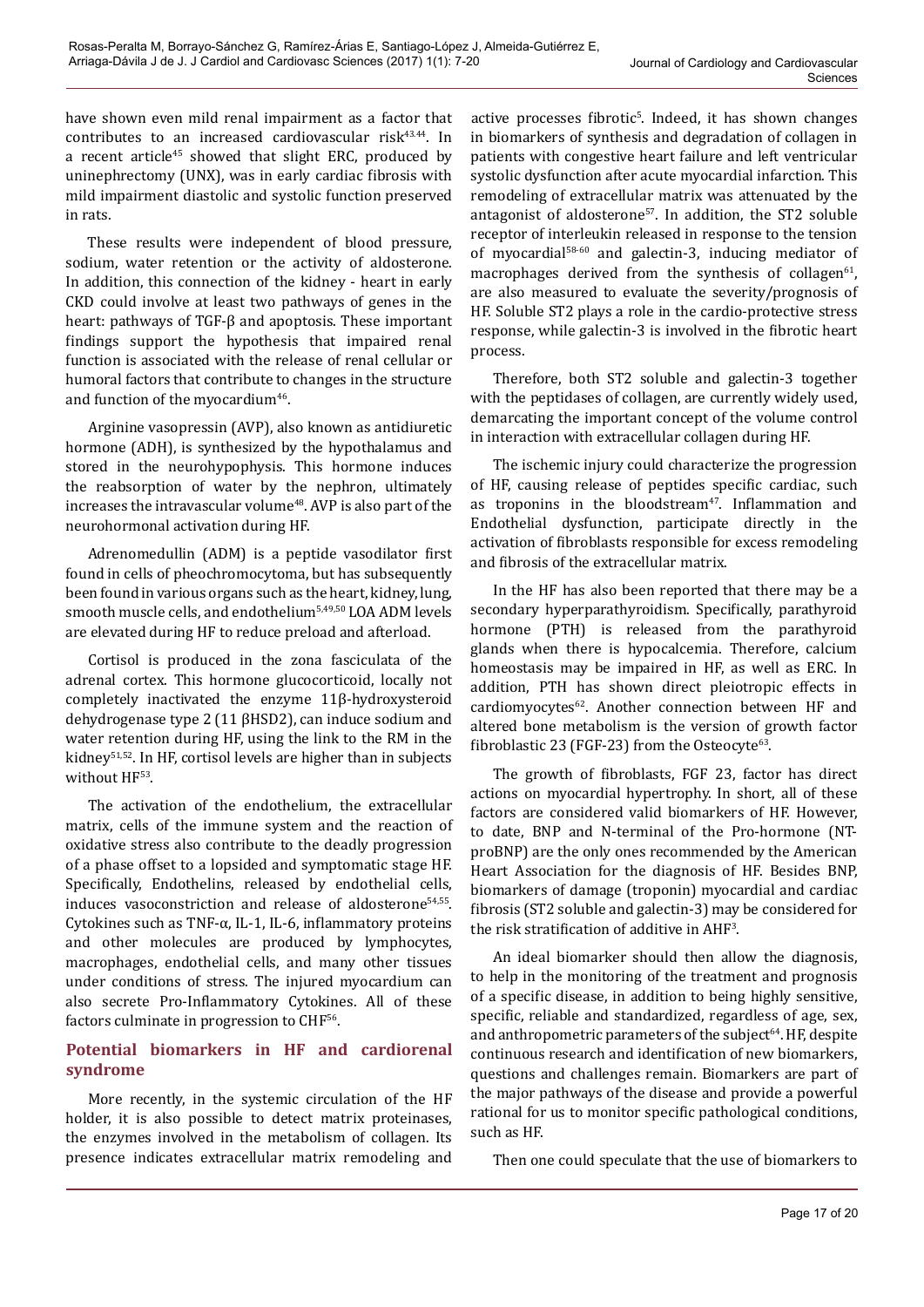track the disease might not totally be an optimal strategy<sup>65</sup>. in the HF, the use of Angiotensin receptor blockers (ARBs), and recently, the new class of drugs (angiotensin receptorneprilysin inhibitors, ARNIs) are examples of therapeutic strategies for biomarkers. The effectiveness of these drugs, especially in HFrEF is unquestionable.

### **Endothelial dysfunction**

Nevertheless, endothelial dysfunction and increased oxidative stress seem to be important pathophysiologic processes associated with the pro-inflammatory state of HFpEF and HFrEF<sup>66</sup>. Increase of oxidative stress and endothelial dysfunction has been described in both HFpEF and HFrEF, but is also implicated in other diseases, including diabetes, hypertension, both highly prevalent in HFpEF67. However, HFpEF patients demonstrated a higher prevalence of endothelial dysfunction even after matching for age, gender, diabetes and hypertension $68$ . This suggests that increased oxidative stress and endothelial dysfunction are not merely a result of a myriad of comorbidities, but linked specifically to the pathophysiology of HF.

In a study comparing HFpEF patients with age- and sex-matched hypertensives without symptoms as well as age- and sex-matched healthy controls, global vascular function (Ea and SVRI) was not significantly different between groups, but endothelial function was impaired in both HFpEF and hypertensive subjects compared to the controls<sup>69</sup>. Interestingly, HFpEF patients had an impaired endothelial function accompanied by a reduction in exercise capacity, but hypertensive controls displayed only an impaired endothelial function, suggesting that endothelial dysfunction does not directly lead to reduced exercise capacity. However, endothelial dysfunction did predict cardiovascular events, independently of age, diabetes, hospitalization, NYHA class, E/e′, ejection fraction and BNP68. Since endothelial dysfunction is associated with prognosis in HFpEF, this could be an important pathophysiological mechanism and the pathways involved could be potential therapeutic targets.

Nitric oxide (NO) is considered a key player in endothelial dysfunction. NO promotes LV relaxation through cyclic guanosine monophosphate (cGMP)–protein kinase G (PKG) dependent and independent mechanisms. Myocardial samples from HFpEF patients displayed reduced levels of PKG activity and lower cGMP concentration, which was related to increased cardiomyocyte stiffness, demonstrated by measurement of passive tension<sup>66</sup>. The downregulation of cGMP–PKG was likely related to low myocardial NO bioavailability, demonstrated by high nitrosative/oxidative stress assessed by immunohistochemical determination of nitrotyrosine. PKG-dependent phosphorylation of the sarcomeric protein titin seems to play an important role in this process<sup>66</sup>.

High diastolic stiffness was correlated to relative hypophosphorylation of the stiff N2B titin isoform, and in HFpEF the N2BA: N2B expression ratio was decreased compared to HFrEF patients<sup>66,69,70</sup>. The lack of PKG in the cardiomyocyte enhances hypertrophy, as seen in experimental and clinical studies<sup>71</sup>. In patients with diabetic cardiomyopathy and concentric LV remodeling, sildenafil treatment increased myocardial PKG activity, reduced hypertrophy, and improved cardiac kinetics.

Endothelial dysfunction is not just confined to the systemic or the coronary arteries, but also includes the pulmonary arteries. Pulmonary hypertension (PH) is a common feature in HFpEF. In a community-based study, PH was present in 83% of HFpEF patients<sup>66</sup>. This population demonstrated an increased pulmonary capillary wedge pressure. However the severity of PH suggests an additional pre-capillary component contributes as well. It is possible that endothelial dysfunction plays a role in that aspect. In HFpEF patients with pulmonary hypertension, sildenafil treatment resulted in improvement of diastolic stiffness and reduction of pulmonary pressure $72$ .

The above data suggest an important role for inflammation and inflammation-induced endothelial dysfunction in the pathophysiology of HFpEF. Targeting these processes and the pathways involved, such as cGMP– PKG, could be potentially beneficial to HFpEF patients.

### **Future**

Despite advances in science and medicine of the cardiovascular diseases, HF is still a huge burden on a public health problem. The need for new effective drugs should involve returning to the study of the pathophysiology of HFrEF and HFpEF and redefine new and different paths and biomarkers to aim with new therapies. Recognizing the activation of several hormonal systems in HF and the imbalance between NPs and RAAS, the use of natriuretic peptide receptor agonists, could be justified to increase the beneficial effects of NPs/cGMP and counteract the negative actions of Ang II and the activation of the Mineralocorticoid receptor.

However, any disease in which the majority of risk factors are modifiable, HF prevention is the first step. In addition, some reports emphasize the importance of the monitoring of blood pressure, central obesity and peptide N-terminal procollagen-III to identify the first structural and functional changes in the heart, before HF stage B-C or  $D^{73}$ . The same group, published a proportion reduced between type III procollagen N-terminal Pro-peptide and collagen type I telopeptide as a predictive of ventricular remodeling as well as cardiovascular deaths and hospitalizations for HF, as well as BNP and cardiac LVEF<sup>74</sup>. These studies underscore the importance of biomarkers in the remodeled adverse cardiac prevention and progression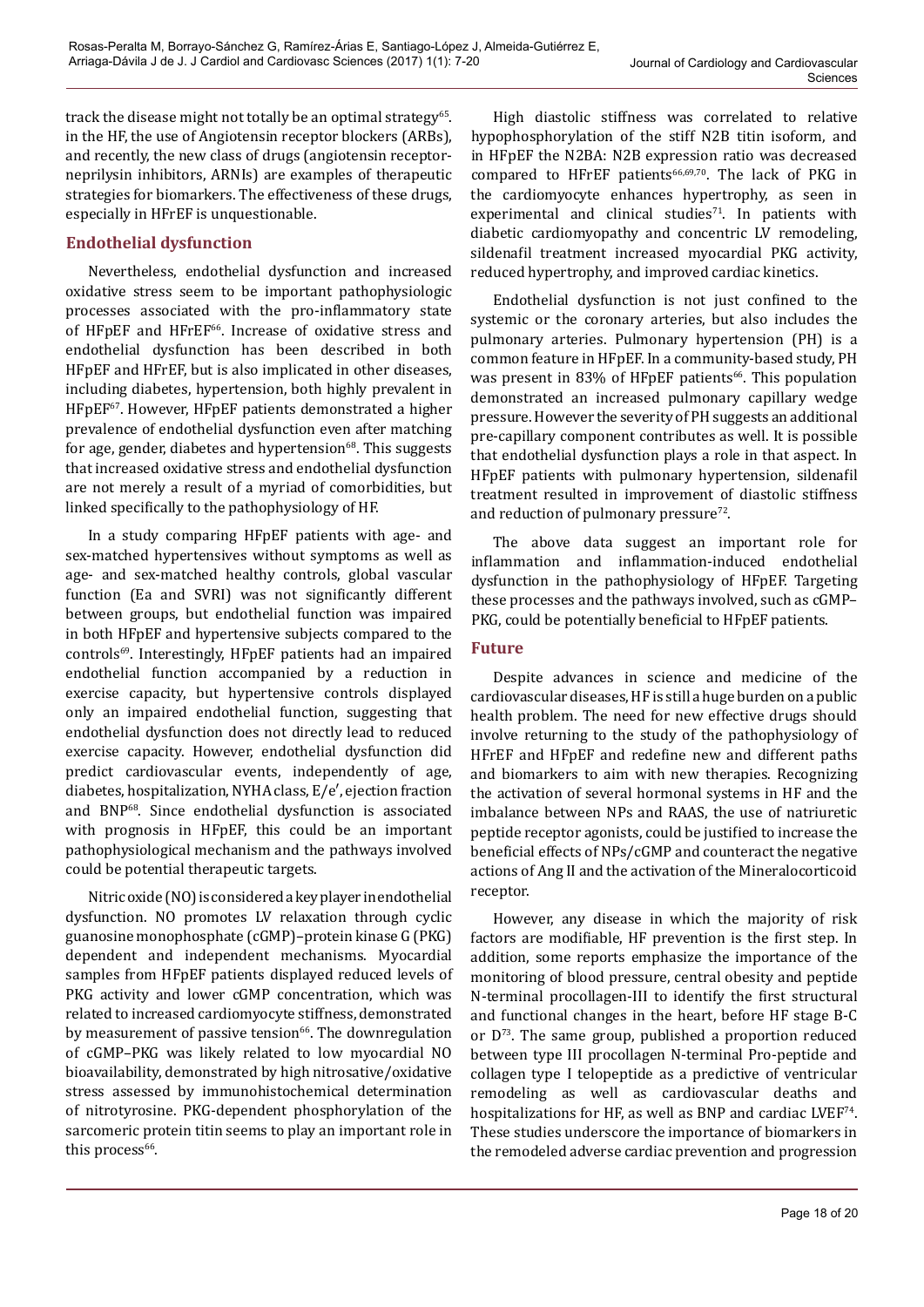of HF. In conclusion, strict monitoring of high-risk patients identified, with the use of biomarkers and modulation of their objectives, could help in the early diagnosis and therefore in a more personalized strategy to reduce the burden of this syndrome.

### **Acknowledgement**

The authors want to thank to IMSS foundation, particularly to its general director, Lic. **Patricia Guerra** by her unconditional support and endorsement in the elaboration and diffusion of this work.

#### **References**

- 1. Rosamond WD, Johnson A. Trends in Heart Failure Incidence in the Community. A Gathering Storm Circulation. 2017; 135: 1224-1226.
- 2. Failure Yancy, Clyde W. et al. 2017 ACC/AHA/HFSA Focused Update of the 2013 ACCF/AHA Guideline for the Management of Heart. Journal of Cardiac Failure. 2017; 23 (8): 628 - 651.
- 3. Yancy CW, Jessup M, Bozkurt B, et al. 2013 ACCF/AHA guideline for the management of heart failure: a report of the American College of Cardiology Foundation/American Heart Association Task Force on practice guidelines. Circulation. 2013; 128: e240–327.
- 4. van Heerebeek L, Borbely A, Niessen HW, et al. Myocardial structure and function differ in systolic and diastolic heart failure. Circulation. 2006; 113: 1966–73.
- 5. Braunwald E. Heart failure. JACC Heart Fail. 2013; 1: 1–20.
- 6. Lam CS, Donal E, Kraigher-Krainer E, et al. Epidemiology and clinical course of heart failure with preserved ejection fraction. Eur J Heart Fail. 2011; 13: 18–28.
- 7. Owan TE, Hodge DO, Herges RM, et al. Trends in prevalence and outcome of heart failure with preserved ejection fraction. N Engl J Med. 2006; 355: 251–9.
- 8. Komajda M, Lam CS. Heart failure with preserved ejection fraction: a clinical dilemma. Eur Heart J. 2014; 35: 1022–32.
- 9. Redfield MM. Understanding "diastolic" heart failure. N Engl J Med. 2004; 350: 1930–1.
- 10. Borlaug BA, Redfield MM. Diastolic and systolic heart failure are distinct phenotypes within the heart failure spectrum. Circulation. 2011; 123: 2006–13 (discussion 14).
- 11. Little WC, Zile MR. ICFEp: cardiovascular abnormalities not just comorbidities. Circ Heart Fail. 2012; 5: 669–71.
- 12. Solomon SD, Zile M, Pieske B, et al. The angiotensin receptor neprilysin inhibitor LCZ696 in heart failure with preserved ejection fraction: a phase 2 double-blind randomised controlled trial. Lance.t 2012; 380: 1387–95.
- 13. McMurray JJ, Packer M, Desai AS, et al. Dual angiotensin receptor and neprilysin inhibition as an alternative to angiotensin-converting enzyme inhibition in patients with chronic systolic heart failure: rationale for and design of the Prospective comparison of ARNI with ACEI to Determine Impact on Global Mortality and morbidity in Heart Failure trial (PARADIGM-IC). Eur J Heart Fail. 2013; 15: 1062–73.
- 14. McMurray JJ, Packer M, Desai AS, et al. Angiotensin–neprilysin inhibition versus enalapril in heart failure. N Engl J Med. 2014; 371: 993–1004.
- 15. Jessup M. Neprilysin inhibition—a novel therapy for heart failure. N Engl J Med. 2014; 371:1062–4.
- 16. Pitt B, Pfeffer MA, Assmann SF, et al. Spironolactone for heart failure with preserved ejection fraction. N Engl J Med. 2014; 370: 1383–92.
- 17. McMurray JJ, O'Connor C. Lessons from the TOPCAT trial. N Engl J Med 2014;370: 1453–4.
- 18. Burnett Jr JC, Kao PC, Hu DC, et al. Atrial natriuretic peptide elevation in congestive heart failure in the human. Science. 1986; 231: 1145–7.
- 19. Triposkiadis F, Karayannis G, Giamouzis G, et al. The sympathetic nervous system in heart failure physiology, pathophysiology, and clinical implications. J Am Coll Cardiol. 2009; 54: 1747–62.
- 20. Becker JR, Chatterjee S, Robinson TY, et al. Differential activation of natriuretic peptide receptors modulates cardiomyocyte proliferation during development. Development. 2014; 141: 335–45.
- 21. Sangaralingham SJ, Huntley BK, Martin FL, et al. The aging heart, myocardial fibrosis, and its relationship to circulating C-type natriuretic peptide. Hypertension. 2011; 57: 201–7.
- 22. Moro MA, Russel RJ, Cellek S, et al. cGMP mediates the vascular and platelet actions of nitric oxide: confirmation using an inhibitor of the soluble guanylyl cyclase. Proc Natl Acad Sci U S A. 1996; 93: 1480–5.
- 23. Kong Q, Blanton RM, Protein Kinase G I and Heart Failure: Shifting Focus From Vascular Unloading to Direct Myocardial Antiremodeling Effects. Circ Heart Fail. 2013; 6: 1268-1283.
- 24. Burnett Jr JC, Opgenorth TJ, Granger JP. The renal action of atrial natriuretic peptide during control of glomerular filtration. Kidney Int. 1986; 30: 16–9.
- 25. Richards AM. The renin–angiotensin–aldosterone system and the cardiac natriuretic peptides. Heart. 1996; 76: 36–44.
- 26. Melo LG, Veress AT, Ackermann U, et al. Chronic regulation of arterial blood pressure by ANP: role of endogenous vasoactive endothelial factors. Am J Physiol. 1998; 275: H1826–33.
- 27. Eiserich JP, Hristova M, Cross CE, et al. Formation of nitric oxidederived inflammatory oxidants by myeloperoxidase in neutrophils. Nature. 1998; 391: 393–7.
- 28. Liu VW, Huang PL. Cardiovascular roles of nitric oxide: a review of insights from nitric oxide synthase gene disrupted mice. Cardiovasc Res. 2008; 77: 19–29.
- 29. Wilkinson IB, Franklin SS, Cockcroft JR. Nitric oxide and the regulation of large artery stiffness: from physiology to pharmacology. Hypertension. 2004; 44: 112–6.
- 30. Bhushan S, Kondo K, Polhemus DJ, et al. Nitrite therapy improves left ventricular function during heart failure via restoration of nitric oxide-mediated cytoprotective signaling. Circ Res. 2014; 114: 1281– 91.
- 31. Di Lullo L, Bellasi A, Barbera V, et al. Pathophysiology of the cardiorenal syndromes types 1-5: An uptodate. Indian Heart J. 2017 Mar - Apr; 69(2): 255-265.
- 32. Weber KT. Aldosterone in congestive heart failure. N Engl J Med. 2001; 345: 1689–97.
- 33. von Lueder TG, Sangaralingham SJ, Wang BH, et al.Renin– angiotensin blockade combined with natriuretic peptide system augmentation:novel therapeutic concepts to combat heart failure. Circ Heart Fail. 2013; 6: 594–605.
- 34. Beygui F, Vicaut E, Ecollan P, et al. Rationale foran early aldosterone blockade in acute myocardial infarction and design of the ALBATROSS trial. Am Heart J. 2010; 160: 642–8.
- 35. Pitt B, Remme W, Zannad F, et al. Eplerenone, a selective aldosterone blocker, in patients with left ventricular dysfunction after myocardial infarction. N Engl J Med. 2003; 348: 1309–21.
- 36. Pitt B, White H, Nicolau J, et al. Eplerenone reduces mortality 30 days after randomization following acute myocardial infarction in patients with left ventricular systolic dysfunction and heart failure. J Am Coll Cardiol. 2005; 46: 425–31.